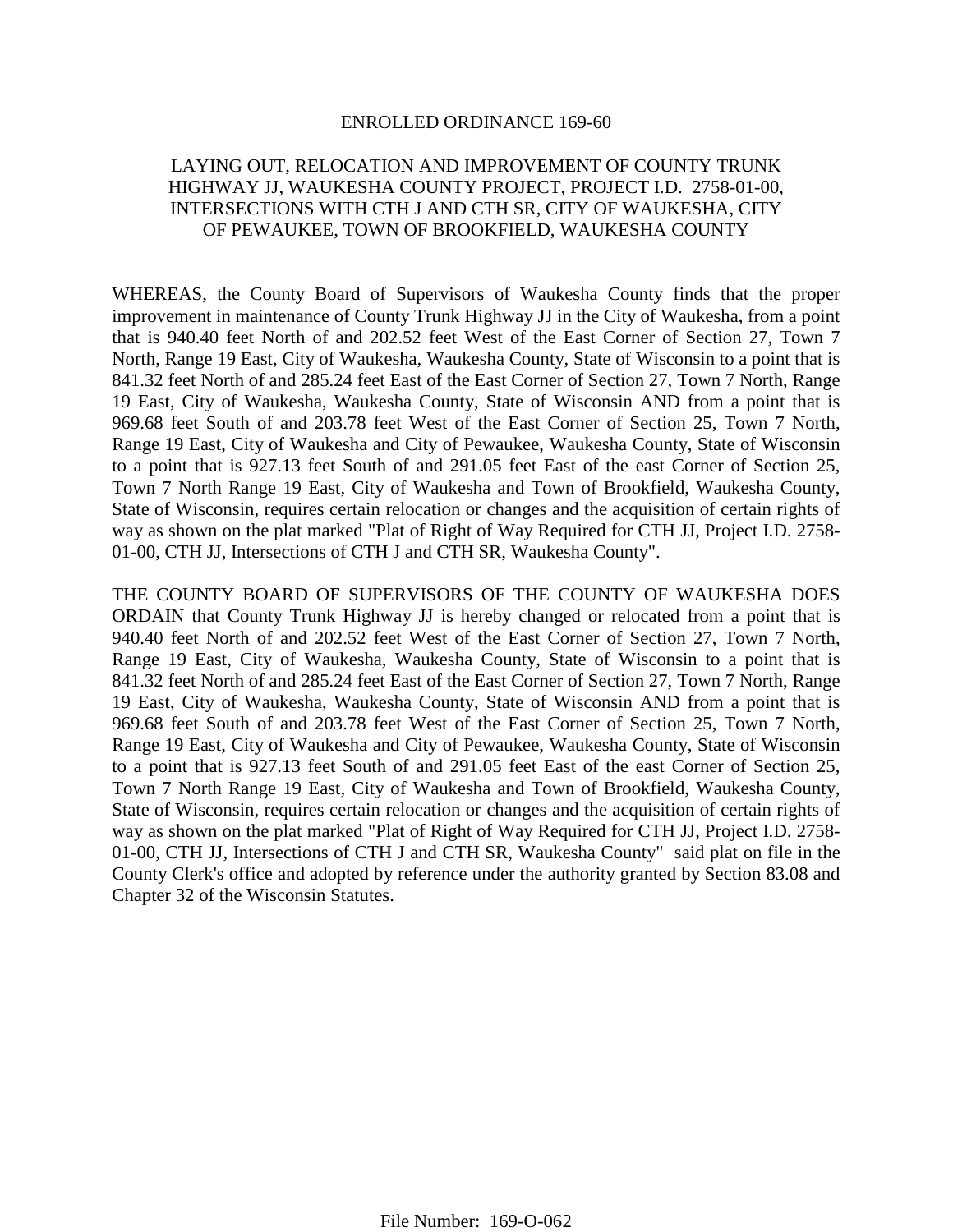LAYING OUT, RELOCATION AND IMPROVEMENT OF COUNTY TRUNK HIGHWAY JJ, WAUKESHA COUNTY PROJECT, PROJECT I.D. 2758-01-00, INTERSECTIONS WITH CTH J AND CTH SR, CITY OF WAUKESHA, CITY OF PEWAUKEE, TOWN OF BROOKFIELD, WAUKESHA COUNTY

Presented by: Public Works Committee

David W. Swan, Chair

marin Kathleen M/Cummings th Ham Robert L. Kolb Richard Morris

Carl Pettis

Steve Whittow

The foregoing legislation adopted by the County Board of Supervisors of Waukesha County, Wisconsin, was presented to the County Executive on:

Date: susok Kathleen Novack, County Clerk

The foregoing legislation adopted by the County Board of Supervisors of Waukesha County, Wisconsin is hereby:

| $\frac{1}{2}$<br>Approved: |  |  |
|----------------------------|--|--|
| Vetoed:                    |  |  |
| Date:                      |  |  |

Daniel P. Vrakas, County Executive

169-0-062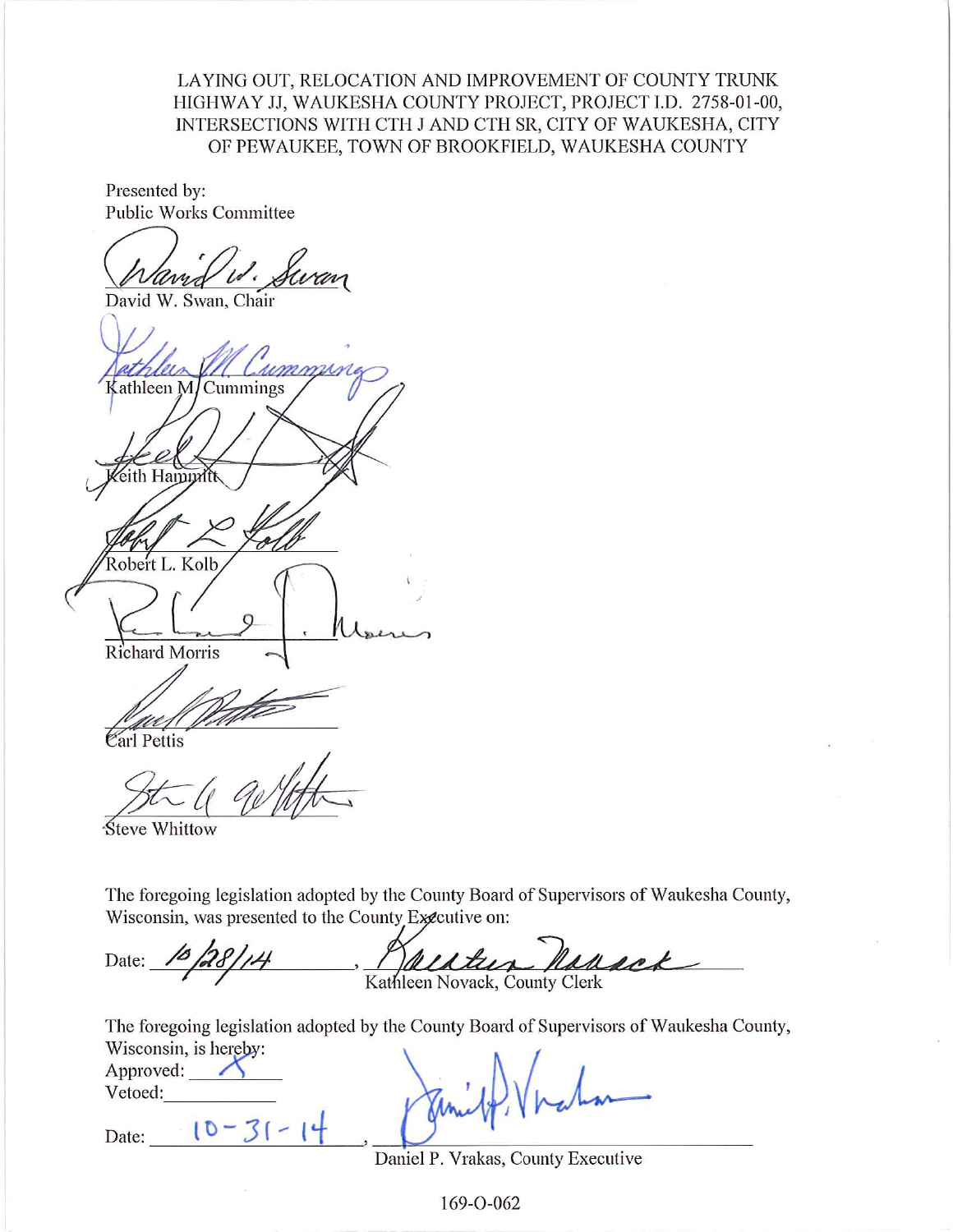

Referred on: 10/09/14

File Number: 169-O-062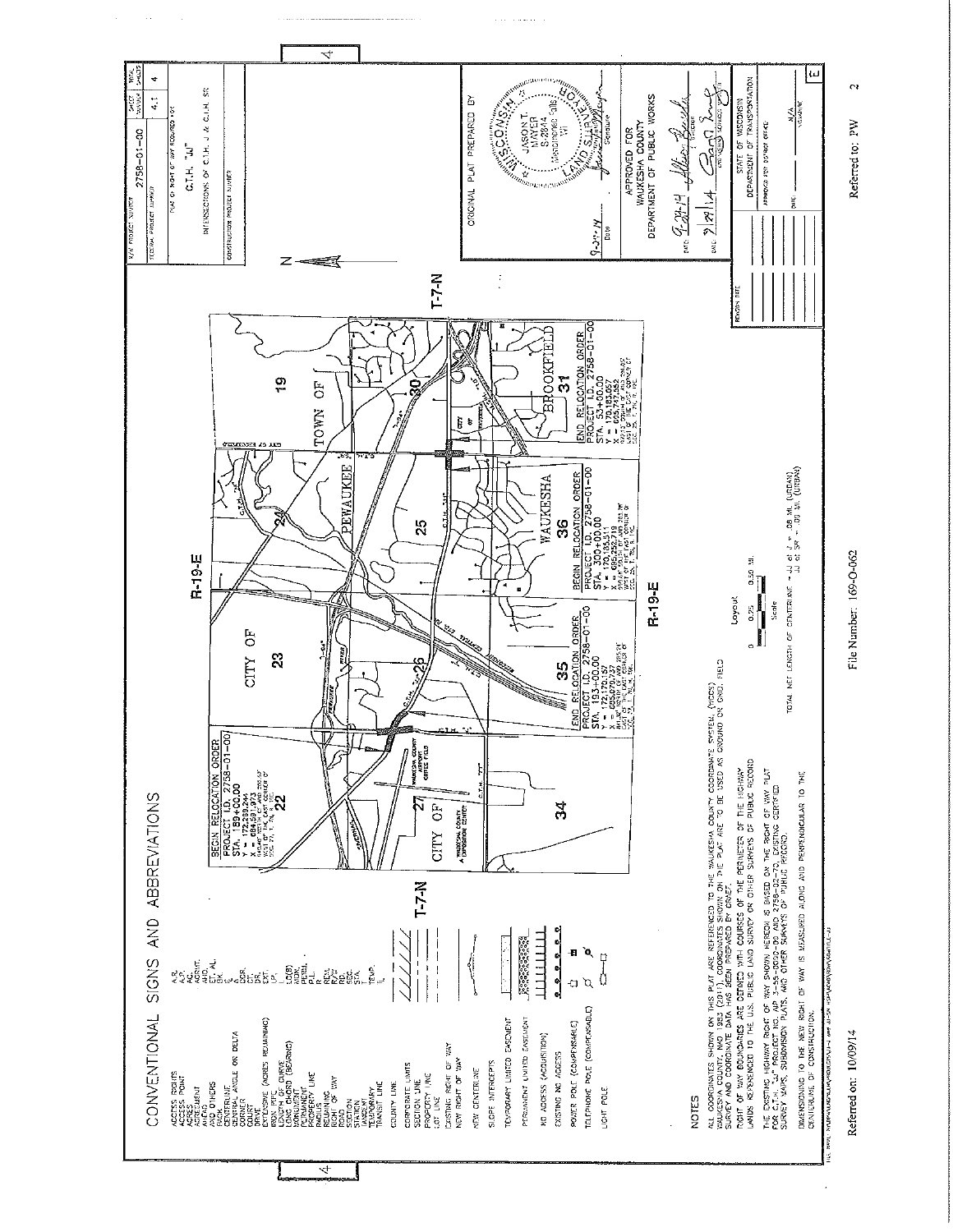|                | SCHEDULE OF LANDS & INTERESTS REQUIRED                                                      |                                 |                                                            |                        | AREAS SHOWN IN THE TOTAL AREA MAY BE APPROXIMATE AND ARE DERVED FROM TAX ROLLS OR OTHER<br>AREA TO E SCASSISE AND MAY NOT INCLUDE LANDS OF THE OWNER WHEN ARE NOT CONTROLOUS TO THE<br>AREA TO E SCASSISE AND MAY NOT INCLUDE LANDS |                                                    |                    |                  |
|----------------|---------------------------------------------------------------------------------------------|---------------------------------|------------------------------------------------------------|------------------------|-------------------------------------------------------------------------------------------------------------------------------------------------------------------------------------------------------------------------------------|----------------------------------------------------|--------------------|------------------|
| PARCEL NO.     | SHEET NO.                                                                                   | OWNERS                          | INTEREST REQ'D.                                            | TOTAL AREA             | EASEMENT ACRES REQUIRED<br>PLE<br>T.LE.                                                                                                                                                                                             | <b>TOTAL</b><br>R/W ACRES REQUIRED<br>EXIST.<br>۴ğ | TOTAL AGRES        |                  |
| $\overline{z}$ | $\ddot{\varphi}$                                                                            | WAUKESHA COUNTY                 | 븉                                                          | VAST                   | 0.24                                                                                                                                                                                                                                |                                                    |                    |                  |
| 15R            | $\ddot{\cdot}$                                                                              | MEADOWS APARTMENTS LTD          | $\sharp$                                                   | $^{00,*}$              | 0.007                                                                                                                                                                                                                               |                                                    |                    |                  |
| 25R            | $\ddot{\div}$                                                                               | SPRINGDALE APARTMENTS LLC       | 닅                                                          | 13,85                  | 0.005                                                                                                                                                                                                                               |                                                    |                    |                  |
| ğ              | $\ddot{\phantom{0}}$                                                                        | SAMS REAL ESTATE BUSINESS TRUST | 붙                                                          | 11.20                  | ā                                                                                                                                                                                                                                   |                                                    |                    |                  |
|                |                                                                                             |                                 |                                                            |                        | $\cdot$                                                                                                                                                                                                                             |                                                    |                    |                  |
|                |                                                                                             |                                 |                                                            |                        |                                                                                                                                                                                                                                     |                                                    |                    |                  |
|                |                                                                                             |                                 |                                                            |                        |                                                                                                                                                                                                                                     |                                                    |                    |                  |
|                |                                                                                             |                                 |                                                            |                        |                                                                                                                                                                                                                                     |                                                    |                    |                  |
|                |                                                                                             |                                 |                                                            |                        |                                                                                                                                                                                                                                     |                                                    |                    |                  |
|                |                                                                                             |                                 |                                                            |                        |                                                                                                                                                                                                                                     |                                                    |                    |                  |
|                |                                                                                             |                                 |                                                            |                        |                                                                                                                                                                                                                                     |                                                    |                    |                  |
|                |                                                                                             |                                 |                                                            |                        |                                                                                                                                                                                                                                     |                                                    |                    |                  |
|                |                                                                                             |                                 |                                                            |                        |                                                                                                                                                                                                                                     |                                                    |                    |                  |
|                |                                                                                             |                                 |                                                            |                        |                                                                                                                                                                                                                                     |                                                    |                    |                  |
|                |                                                                                             |                                 |                                                            |                        |                                                                                                                                                                                                                                     |                                                    |                    |                  |
|                |                                                                                             |                                 |                                                            |                        |                                                                                                                                                                                                                                     |                                                    |                    |                  |
|                |                                                                                             |                                 |                                                            |                        |                                                                                                                                                                                                                                     |                                                    |                    |                  |
|                |                                                                                             |                                 |                                                            |                        |                                                                                                                                                                                                                                     |                                                    |                    |                  |
|                |                                                                                             |                                 |                                                            |                        |                                                                                                                                                                                                                                     |                                                    |                    |                  |
|                |                                                                                             | ţ.                              |                                                            |                        |                                                                                                                                                                                                                                     |                                                    |                    |                  |
|                |                                                                                             |                                 |                                                            |                        |                                                                                                                                                                                                                                     |                                                    |                    |                  |
|                |                                                                                             |                                 |                                                            |                        |                                                                                                                                                                                                                                     |                                                    |                    |                  |
| REVISION DATE: |                                                                                             | DATE: 09/29/2014                | saut, ren                                                  | HWY: C.T.H. "JJ"       | CONSTRUCTION PROJECT NO.:                                                                                                                                                                                                           |                                                    |                    |                  |
|                |                                                                                             |                                 | $\mathbf{z}_0$<br>$\frac{d\mathbf{y}}{d\mathbf{y}}$<br>ll. | COUNTY: WAUKESHA       | R/W PROJECT NO.:                                                                                                                                                                                                                    |                                                    | PLAT SHEET NO: 4.2 | Ē,               |
|                | THE WARD AN ORIGINAL TOWARD TO A THE WELFARE AND A STEAM OF THE WARD OF THE WARD TO THE THE |                                 |                                                            |                        |                                                                                                                                                                                                                                     |                                                    |                    |                  |
|                | Referred on: 10/09/14                                                                       |                                 |                                                            | File Number: 169-0-062 |                                                                                                                                                                                                                                     |                                                    | Referred to: PW    | $\epsilon\gamma$ |

 $\sim$  $\hat{z}$  is a set of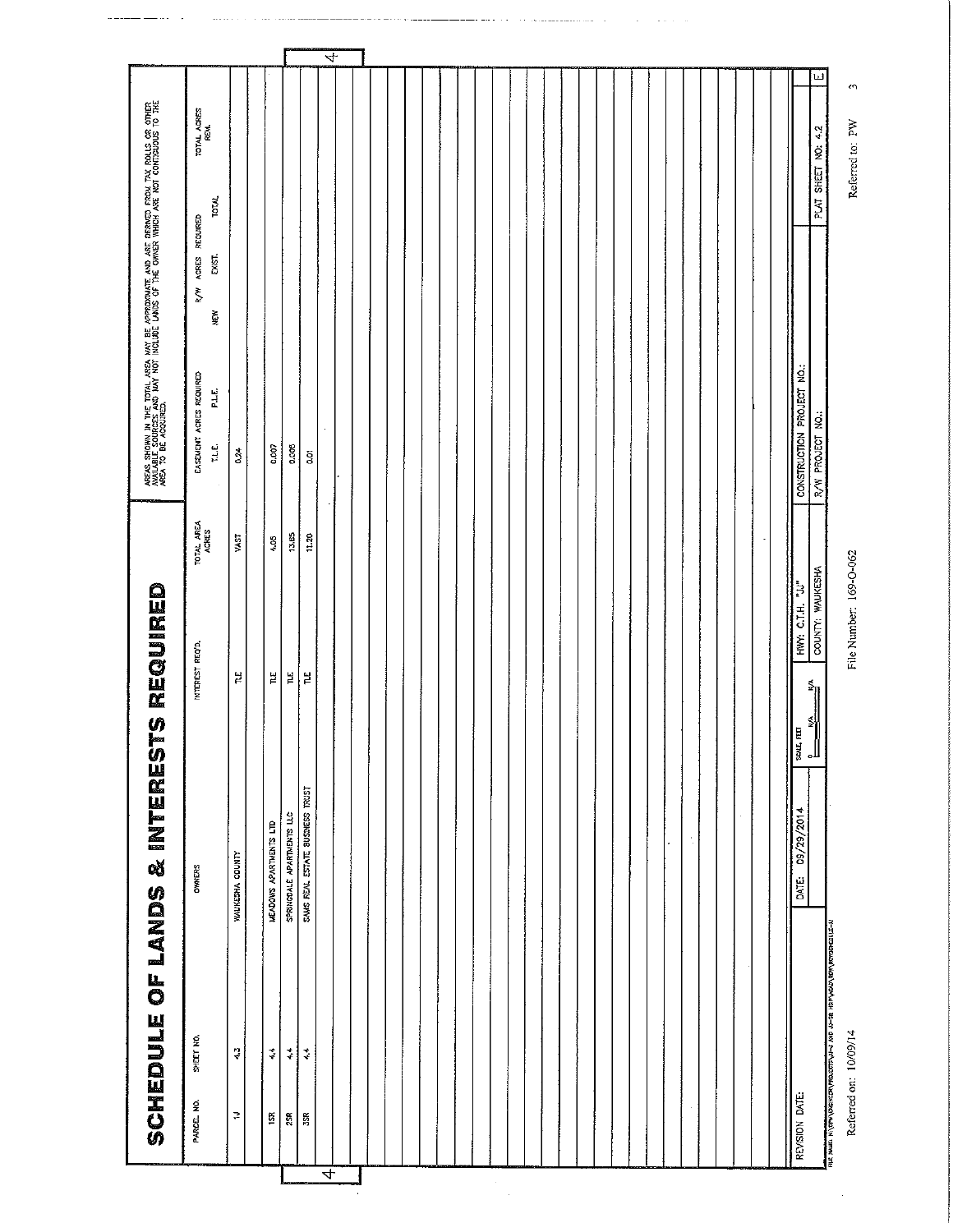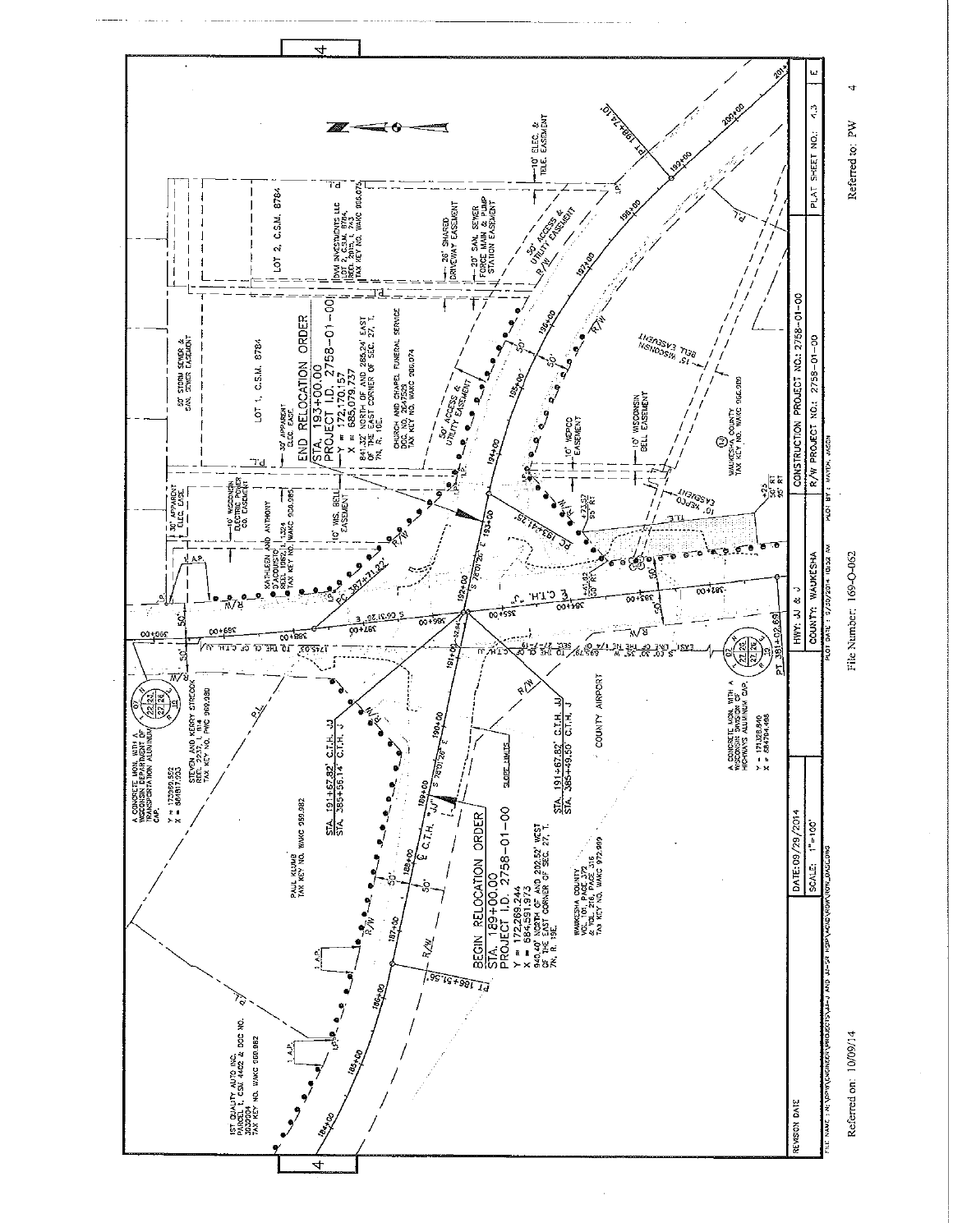